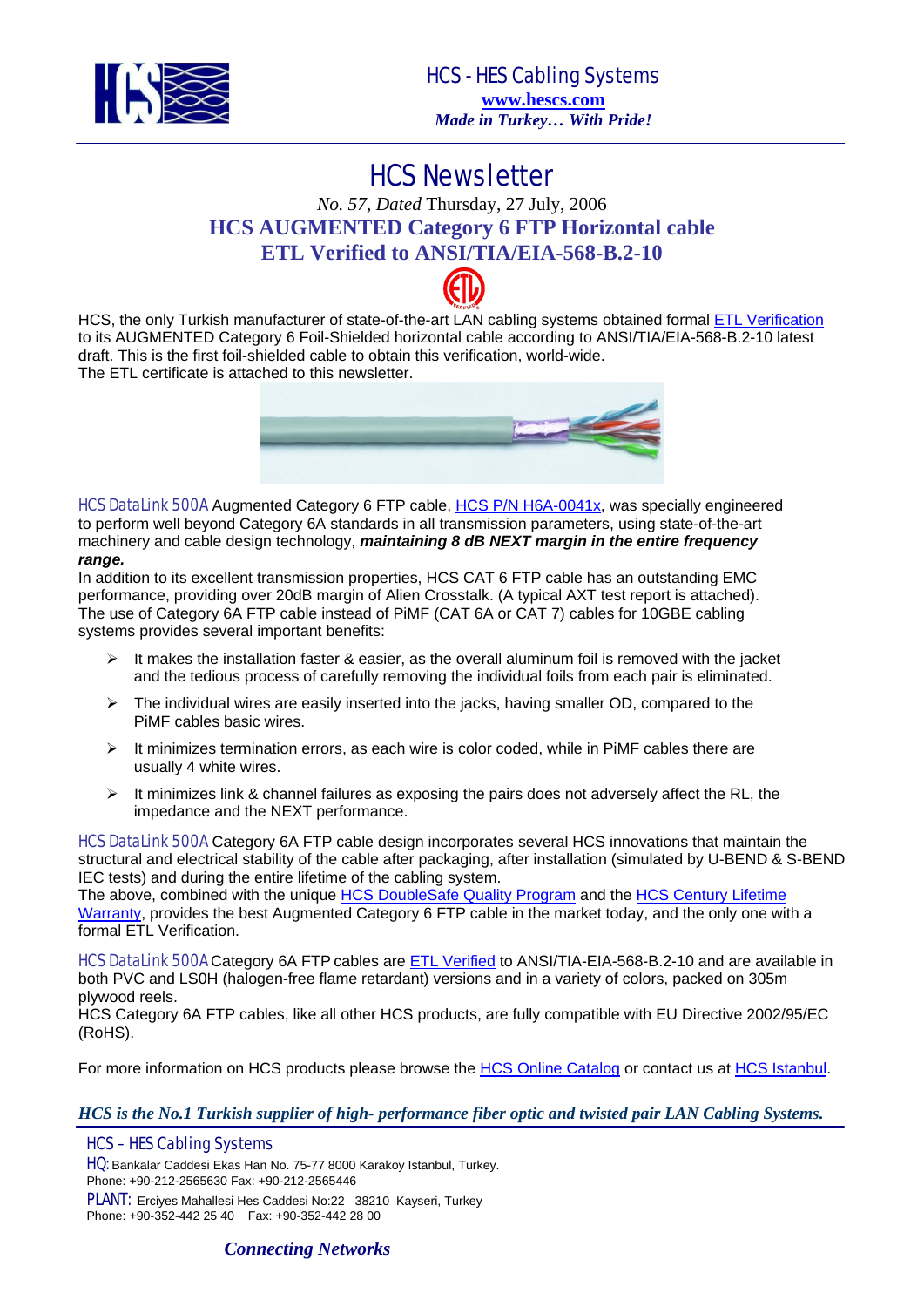

# **CERTIFICATE OF CONFORMANCE**

This authorizes the application of the ETL Verified Mark shown below to the models described in the Product Description section when made in accordance with the conditions set forth in the Verification Agreement and Qualification Testing Report.

## **PEP** Certificate Number: 3094047CRT-003

### **Applicant:**

Istanbul, Turkey Bankalar Caddesi Ekas Han No:75-77 HCS - HES Cabling Systems 80000 Karaköy

38210 Kayseri, Turkey Hacilar Yolu 8 Km **Manufacturer:** HES Hacilar Elektric Sanay PK 245

**Mfg. Contact:** Mr. Ergun R. Akan

**Applicant Contact: Mr. Ergun R. Akan** 

**Report No.:** 3094047

**Product Description:** 4 pair, 23 AWG, FTP, CM, Non-Plenum, Horizontal (solid) Cable.

### **Part Number(s):** H6A-00411

The product has been tested and found to comply with the applicable electrical transmission characteristics specified in ANSI/TIA-568-B.2-10 Draft 5.0 for Augmented Category 6 Cabling.

This certificate, supported by your participation in the ETL Verification Program, is authorization to apply the ETL Verification Mark. Jacket marking shall include:

ETL Verified to ANSI/TIA-568-B.2-10 Draft 5.0 for Augmented Category 6 Cabling.

Continuing compliance to this specification is monitored through production testing, quarterly inspections by Intertek at the production facility and random sample testing.

Date ETL Verified: 7/26/2006

**Certificate Issued By:**

Kathy Heath, Program Administrator

*This document is the property of Intertek ETL SEMKO and is not transferable. Only the Applicant may reproduce this document. The ETL Verified Mark may be applied only at the above noted location of the Party Authorized to Apply the Mark.*

*This document supersedes all previous ETL Verified Certificates of Conformance for the noted Certificate Number.*

3933 U.S. Route 11, Cortland, NY 13405 Telephone (607) 758-6641 or (800) 345-3851 Fax (607) 758-6637 **Intertek ETL SEMKO**